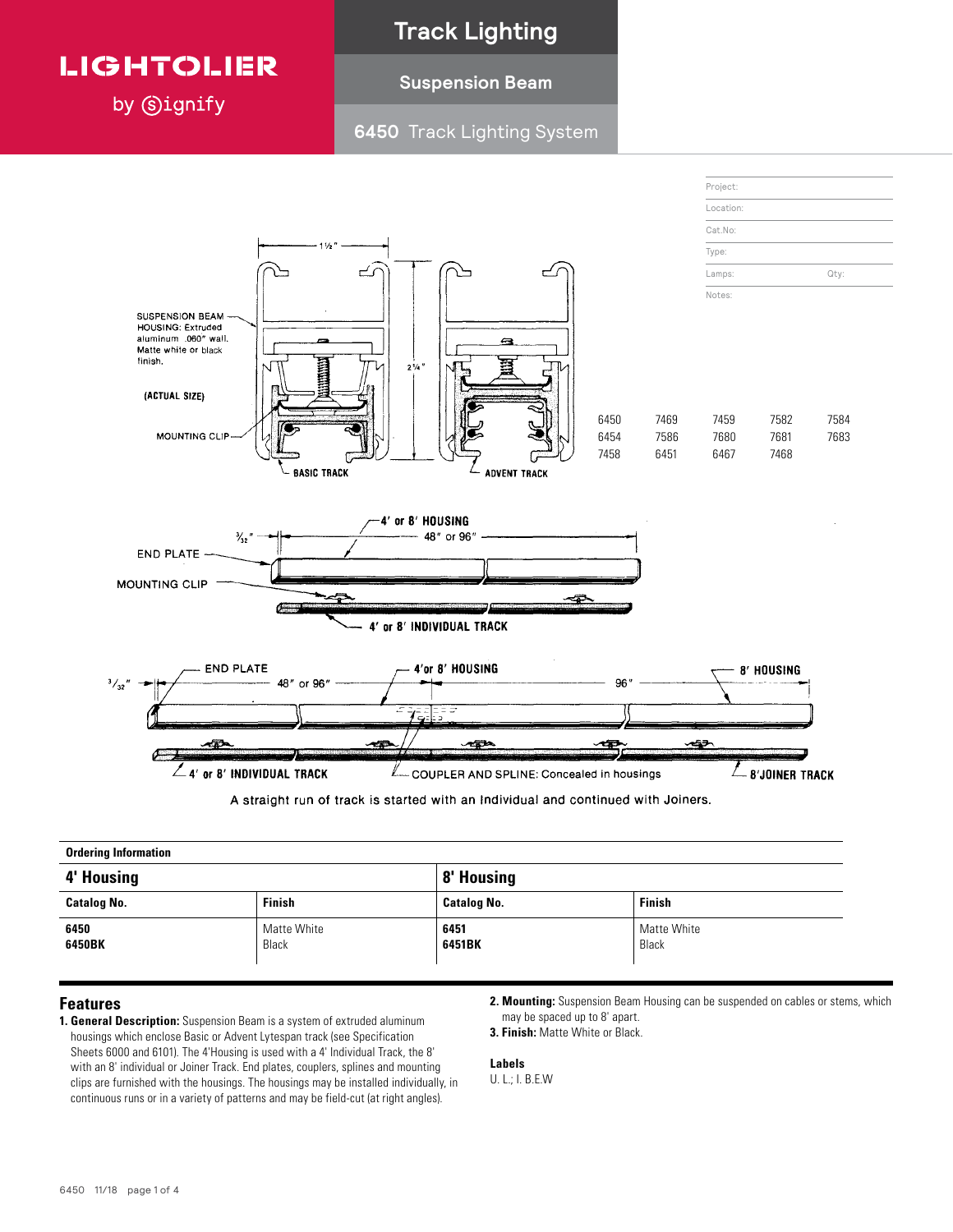# **6450** Suspension Beam

## Track Lighting System

### **INTERCEPTS:**

L", Housing/Splice Box is used to form patterns with Suspension Beam Housings. They include bottom covers which snap in without tools.

In patterns, each straight run of track is started with an Individual and continued with Joiners.



#### **CABLE OR STEM**

Stems are recommended for housings in straight runs or patterns and cables for housings in patterns only. Both attach to the housings at any point (except at top wireway covers), may be spaced up to 8' apart and may be shortened in the field. The cables have an adjusting collar to facilitate leveling. Stem length may be increased 48" with the Stem Extension Kit. A special coupler is included to strengthen the joint between housings.

### **POWER FEED AND POWER CONTINUITY**

Power is fed into the end of a straight run of housings with a Stem Kit. Power is fed into a pattern of housings at the Housing Splice Boxes with a Stem Kit or a Cable Kit with electrical feed. Power is also continued from one track run to another through the Housing/Splice Boxes. Auxiliary Electrical Connectors, which are ordered in sets with Housing/Splice Boxes, are required for power feed or power continuity at Housing/Splice Boxes.





FEED-IN AT HOUSING/SPLICE BOX WITH CABLE KIT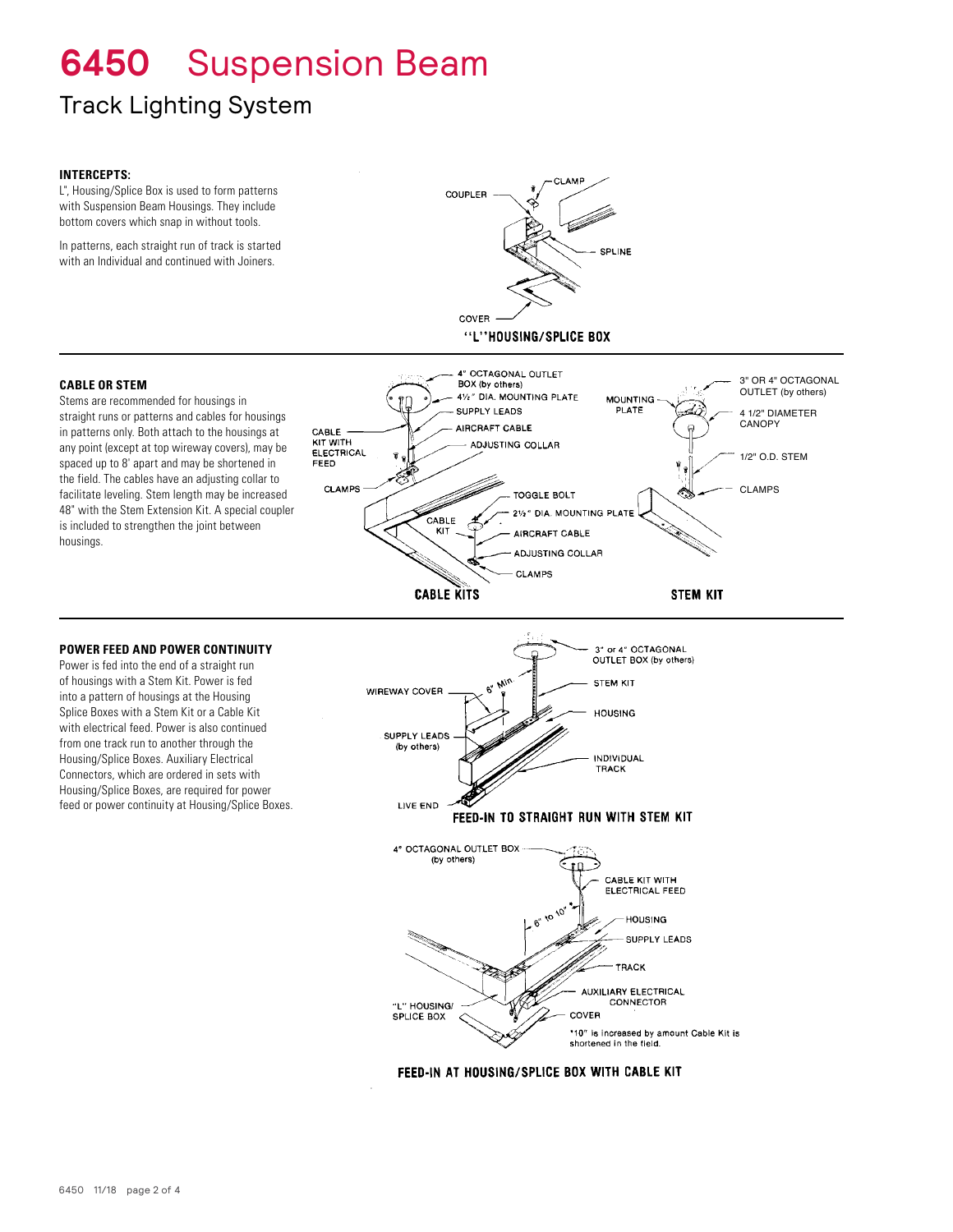# **6450** Suspension Beam

### Track Lighting System

#### **Continued from page 2.**

#### **CABLE OR STEM**

Stems are recommended for housings in straight runs or patterns and cables for housings in patterns only. Both attach to the housings at any point (except at top wireway covers), may be spaced up to 8' apart and may be shortened in the field. The cables have an adjusting collar to facilitate leveling. Stem length may be increased 48" with the Stem Extension Kit. A special coupler is included to strengthen the joint between housings.



### **POWER FEED AND POWER CONTINUITY**

Power is fed into the end of a straight run of housings with a Stem Kit. Power is fed into a pattern of housings at the Housing Splice Boxes with a Stem Kit or a Cable Kit with electrical feed. Power is also continued from one track run to another through the Housing/Splice Boxes. Auxiliary Electrical Connectors, which are ordered in sets with Housing/Splice Boxes, are required for power feed or power continuity at Housing/Splice Boxes.